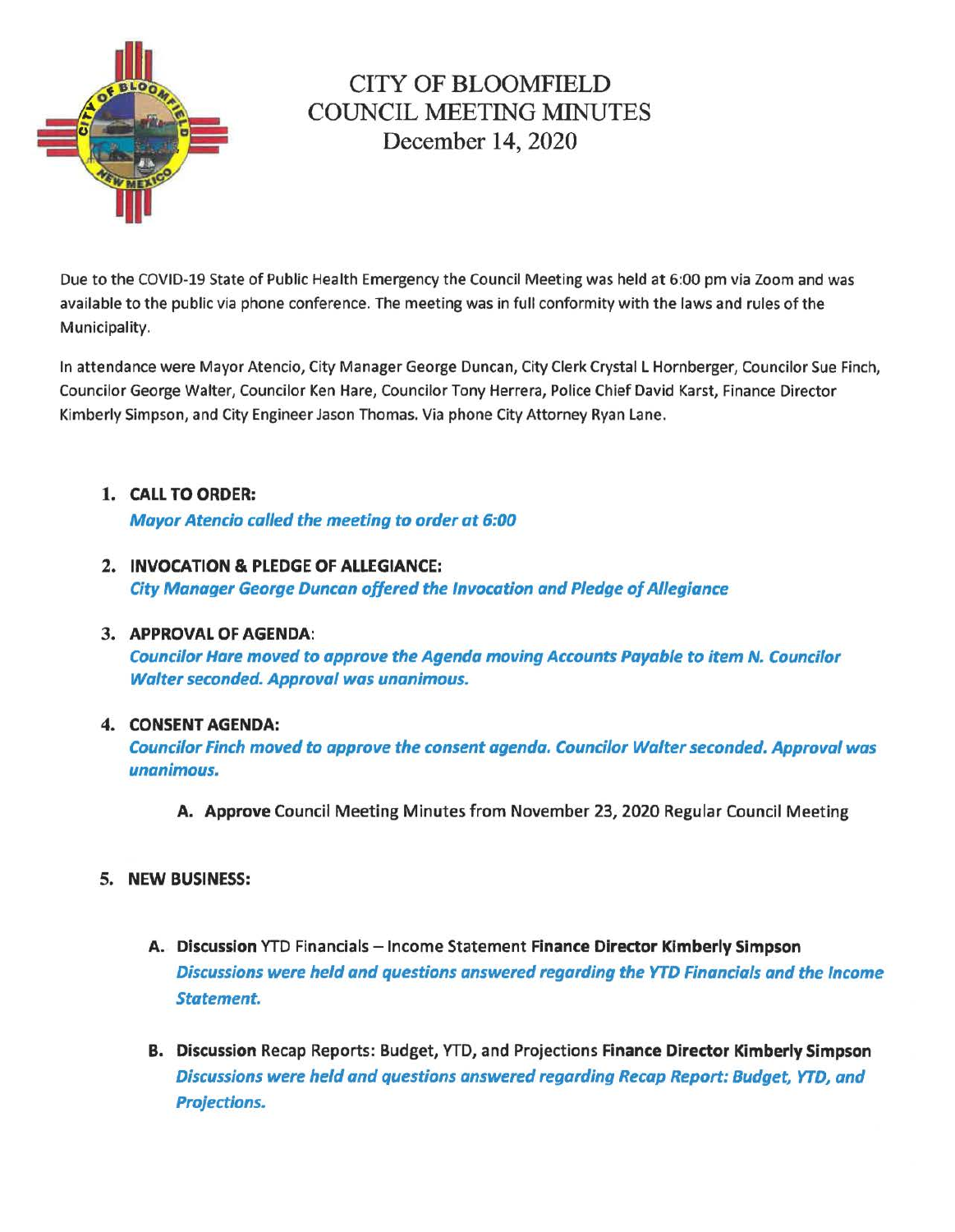C. Discussion and Possible Action Regarding the Bloomfield Aquatic Center City Engineer Jason Thomas

Discussions were held and questions answered regarding the Bloomfield Aquatic Center. The City would need to make a budget adjustment of \$1511843 to open the indoor pool for Memorial Day FY 2021. Please see attached report. The City will also need to meet with the schools regarding an environmental and damage assessment for possible mold in the celling sky lights. Friends of the Pool Colleen Reed and Ellie Vasquez made comments supporting their desire for the pool to reopen. Mayor Atencio called for a motion to move forward with staff recommendation to keep the pool closed through FY 2021 and to look at reopening the pool spring FY 2022 subject to budget review. Councilor Hare moved to approve. Councilor Herrera seconded. Approval was unanimous.

- D. Discussion MOE Election 2022 City Clerk Crystal Hornberger Discussions were held and questions answered regarding the MOE Election 2022.
- E. Discussion and Possible Action to Approve the Mayor, City Clerk, and Planning & Zoning Director to Sign a Duplicate Original Plat for Valley View Estates Number Four City Attorney Ryan Lane

City Attorney Ryan Lane requested approval from the council that the Mayor, City Clerk, and Planning & Zoning Director Sign a Duplicate Original Plat for Valley View Estates Number Four. Council Walter moved to approve. Councilor Herrera seconded. Councilor Herrera and Councilor Walter were in favor. Councilor Hare recused himself from the vote. Councilor Finch voted against. Motion was passed.

- F. Discussion and Possible Action to Approve a Memorandum of Understanding with the City of Farmington regarding Title Ill State Funding City Manager George Duncan City Manager George Duncan requested approval of a Memorandum of Understanding with the City of Farmington regarding Title Ill State Funding. Councilor Finch moved to approve. Councilor Walter seconded. Approval was unanimous.
- G. Discussion and Possible Action to Approve an Agreement with Gravity Pad City Manager George Duncan

City Manager George Duncan requested approval of an agreement with Gravity Pad. Discussions were held and the decision was made to table until a public meeting could be held.

H. Discussion and Possible Action to Approve Resolution 2020-24 Authorizing the Execution and Delivery of a Water Project Fund Loan/Grant Agreement No. WPF-5120, for the Water Reclamation Facility Improvements Project City Engineer Jason Thomas City Engineer Jason Thomas requested approval of Resolution 2020-24 Authorizing the Execution and Delivery of a Water Project Fund Loan/Grant Agreement No. WPF-5120, for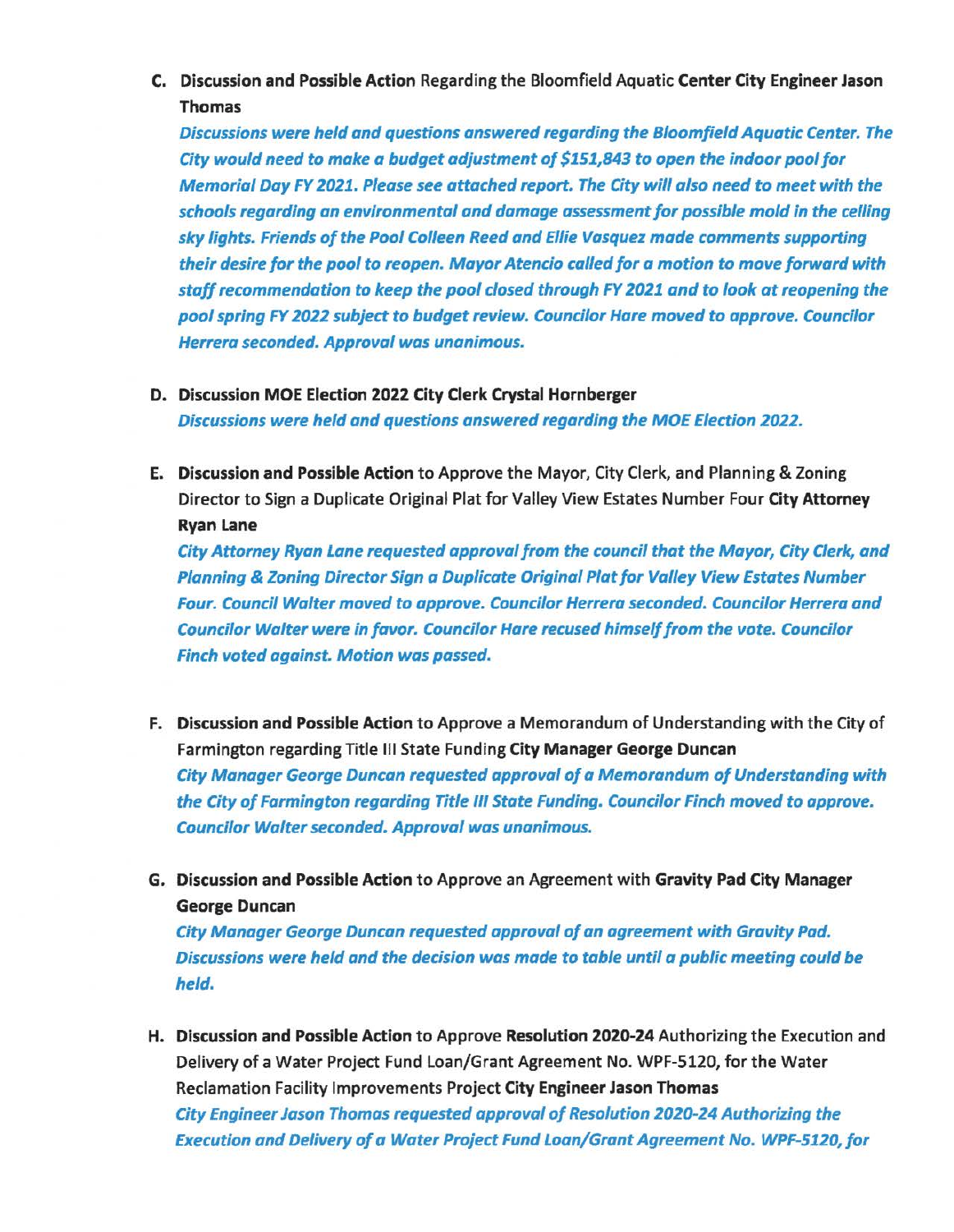the Water Reclamation Facility Improvements Project. Councilor Finch moved to approve. Councilor Herrera seconded. Approval was unanimous.

- I. Discussion and Possible Action to Adopt Ordinance 498 Amending Ordinance 26 and 190 Regarding Solid Waste Lead Customer Service Utilities Glenda Dugger In Lead Customer Service Utilities Glenda Dugger's absence City Clerk requested approval of final adoption of Ordinance 498 Amending Ordinance 26 and 190 Regarding Solid Waste. Councilor Hare moved to approve. Councilor Walter seconded. Approval was unanimous.
- J. Discussion and Possible Action to Adopt Ordinance 497 Regarding Off- Highway Motor Vehicles Police Chief David Karst Police Chief David Karst requested final approval of final adoption of Ordinance 497 Regarding Off- Highway Motor Vehicles. Councilor Walter moved to approve. Councilor Hare seconded. Approval was unanimous.
- K. Discussion and Possible Action to Approve an Intent to Adopt Ordinance 499 Amending Ordinance 12, 81, 82, 379, 440 and 462 Relating to Animals and Fowl Police Chief David Karst Police Chief David Karst requested approval of an intent to adopt Ordinance 499 Amending Ordinance 12, 81, 82, 379, 440 and 462 Relating to Animals and Fowl. Council was asked to decide between version A and version B. Councilor Finch moved to approve version A. Councilor Herrera seconded. Approval was unanimous.
- L. Discussion and Possible Action to Approve an Intent to Adopt Ordinance 500 Amending Ordinance 186 Relating to Fire Prevention and Protection Police Chief David Karst Police Chief David Karst requested approval of an Intent to Adopt Ordinance 500 Amending Ordinance 186 Relating to Fire Prevention and Protection. Councilor Hare moved to approve. Councilor Walter seconded. Councilor Hare and Councilor Walter were in favor. Councilor Finch and Councilor Herrera were not in favor creating a tie. Mayor Atencio approved and motion was passed.
- M. Discussion and Possible Action to Approve an Intent to Adopt Ordinance 501 Amending Ordinance No 205, 261, 316, and 378 Relating to Correction Fees, Judicial Education Fees, and Automation Fees to be Deposited in Separate Funds Police Chief David Karst Police Chief David Karst requested approval of an Intent to Adopt Ordinance 501 Amending Ordinance No 205*1* 261, 316, and 378 Relating to Correction Fees, Judicial Education Fees, and Automation Fees to be Deposited in Separate Funds. Councilor Finch moved to approve. Councilor Hare seconded. Approval was unanimous.
- N. Discussion and Possible Action to Approve Accounts Payable Councilor Hare called for a motion to discuss accounts payable at the next meeting. Councilor Finch moved to approve. Councilor Walter seconded. Approval was unanimous.